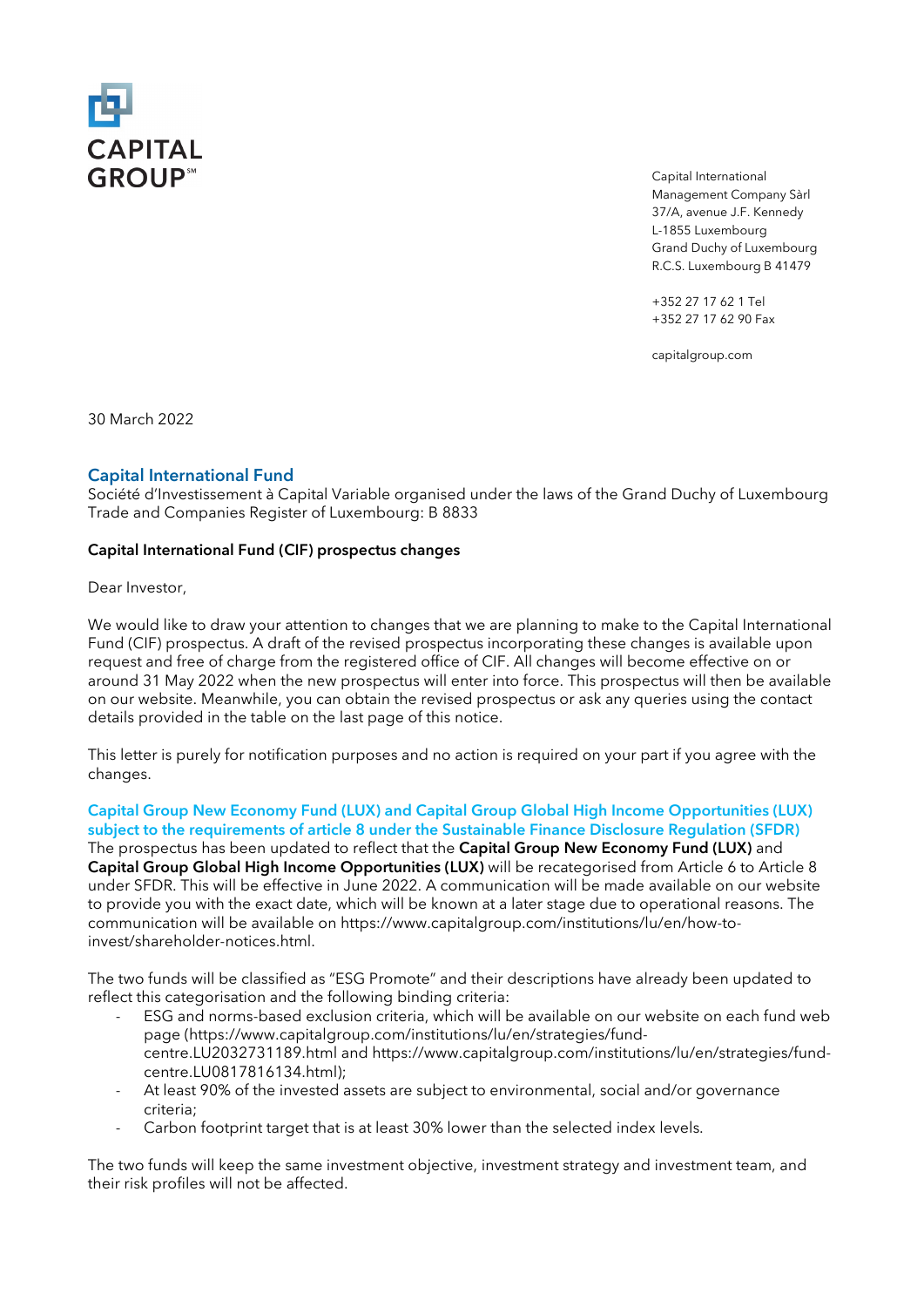### Fund-specific changes

The updates listed below represent changes to the investment objectives or investment guidelines of our funds. None of these represent a change in the funds' investment strategies.

#### Investment objectives

### Capital Group New Perspective Fund (LUX)

The investment objective has been made more explicit by including reference to emerging markets. The investment objective will now read:

*"The Fund's investment objective is to provide long-term growth of capital. The Fund seeks to take advantage of investment opportunities generated by changes in international trade patterns and economic and political relationships by investing in common stocks of companies located around the world, which may include Emerging Markets."*

# Capital Group Investment Company of America (LUX)

The fund's equity investments are limited to securities of companies that are included on the eligible list. The fund will be able to invest up to 5% of its assets in securities of companies that are not included on its eligible list at the time of purchase, as defined in the prospectus. The investment objective will now read:

"*The Fund's investment objectives are to achieve long-term growth of capital and income. The Fund invests primarily in common stocks, most of which have a history of paying dividends. The Fund's equity investments are generally limited to securities of companies that are included on its eligible list. In addition, the Fund may invest up to 5% of its assets, at the time of purchase, in securities of companies that are not included on its eligible list."*

### Capital Group Euro Corporate Bond Fund (LUX)

The reference to possible investments in government securities has been revised. The investment objective will now read:

*"To provide, over the long term, a high level of total return largely comprised of current income with a view to capital preservation. The Fund invests primarily in EUR-denominated corporate Investment Grade Bonds. These are usually listed or traded on other Regulated Markets. Unlisted securities and other fixedincome securities, including government securities, may also be purchased, subject to the relevant provisions of the "General Investment Guidelines and Restrictions".*

# Capital Group Global High Income Opportunities (LUX)

The investment objective has been amended to clarify that the fund does invest in bonds generally, and not government bonds only. The investment objective will now read:

"*To provide, over the long term, a high level of total return, of which a large component is current income. The Fund invests primarily in Emerging Market government Bonds and corporate High Yield Bonds from around the world, denominated in USD and various national currencies (including Emerging Markets currencies). These are usually listed or traded on other Regulated Markets. Unlisted securities may also be purchased, subject to the relevant provisions of the "General Investment Guidelines and Restrictions".*

Capital Group EUR Moderate Global Growth Portfolio (LUX): The fund will generally have at least 65% exposure to equity securities instead of at least 70%.

Capital Group EUR Conservative Income and Growth Portfolio (LUX): The fund will generally have no more than 50% exposure to equity instead of at least 60% exposure to bonds.

Capital Group EUR Conservative Income Portfolio (LUX): The fund will generally have no more than 30% exposure to equity, instead of at least 80% exposure to bonds.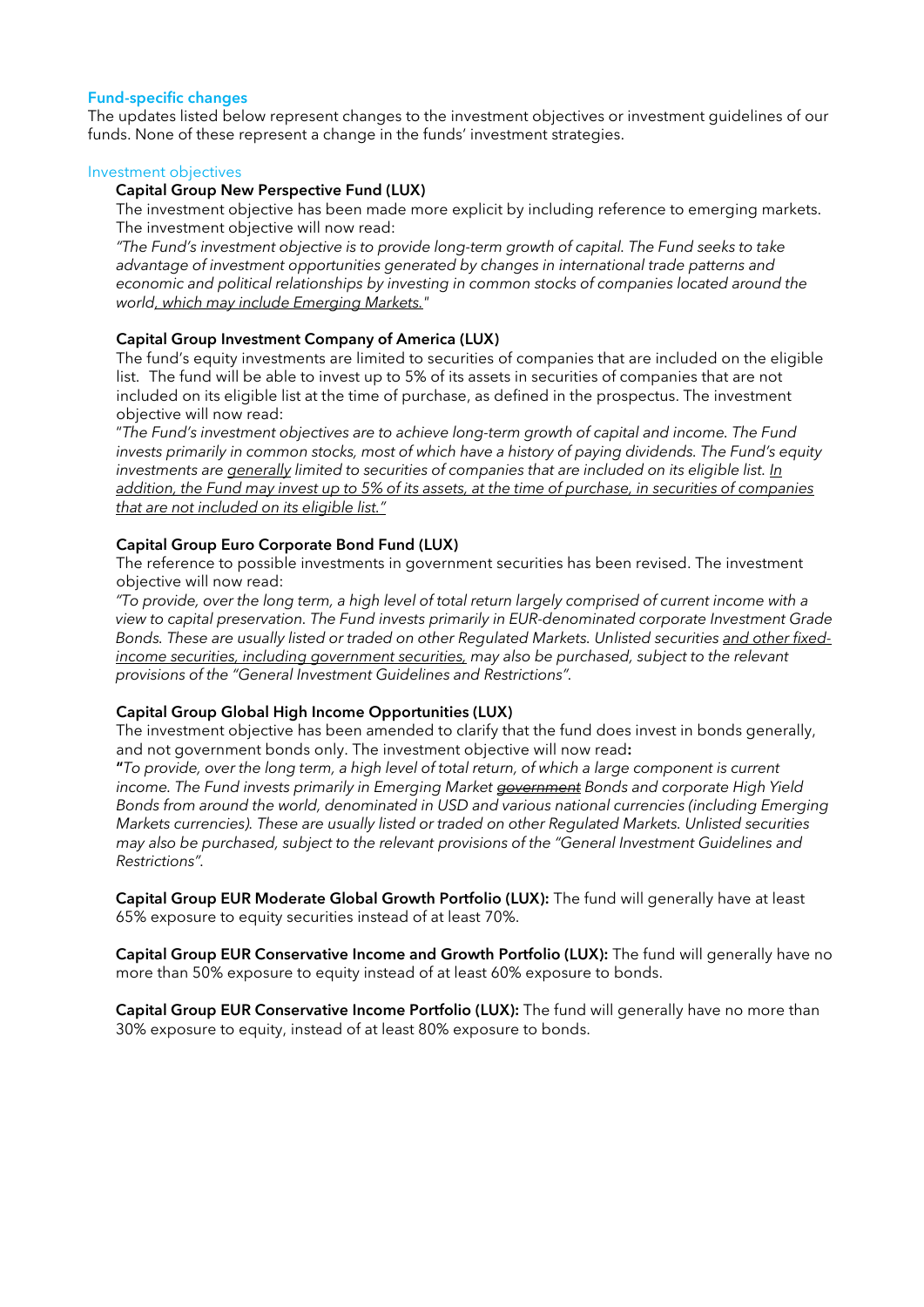#### Investment guidelines

### Capital Group New Perspective Fund (LUX)

The fund will be able to invest up to 5% of its net assets in China A-shares.

#### Capital Group Global Bond Fund (LUX) & Capital Group Global Intermediate Bond Fund (LUX)

In line with market developments, specific investment guidelines and restrictions of the two funds will allow them to invest up to 20% (previously 10%) of their net assets on the China Interbank Bond Market, either directly or via Bond Connect.

#### Capital Group Global High Income Opportunities (LUX)

The fund will be able to invest up to 10% of its net assets in asset backed securities and mortgage backed securities.

#### Capital Group Emerging Markets Debt Fund (LUX)

The fund will be able to invest up to 10% of its net assets in asset backed securities and mortgage backed securities. Also, expansion of the investment guidelines has been made to include investments of up to 10% of its net assets in non-emerging markets, which reflects the investment universe of the fund.

The fund, which currently invests only in issuers in emerging markets, will be able to invest up to 10% of its net assets in securities of issuers which are not emerging markets issuers

#### Capital Group Emerging Markets Local Currency Debt Fund (LUX)

Expansion of the investment guidelines has been made to include investments of up to 10% of its net assets in non-emerging markets, which reflects the investment universe of the fund. Please also refer to the paragraph below on securities lending.

#### Other changes

### Capital Group Global Equity Fund (LUX)

The base currency of the fund – i.e. the currency in which the fund's net asset value is calculated and the accounting books are maintained – will be changed to USD instead of EUR in order to be aligned with other mandates in CIF. This change will occur on 10 June 2022 for operational reasons. Also, expansion of the eligible investment countries definition has been made to include investments in emerging markets, which reflects the investment universe of the fund.

### Capital Group World Dividend Growers (LUX)

Capital Research and Management Company remains the investment adviser. Capital International Sàrl will no longer act as the investment sub-adviser of this fund.

#### Securities lending

Funds holding predominantly equity securities, including multi-asset funds, will have the flexibility to enter into securities lending transactions. Securities lending is a common market practice whereby investors or funds make collateralised loans of their securities to brokers, dealers and other institutions. The securities lending process has evolved through the years and we believe we can now effectively use it in a conservative manner based on value rather than volume. As described in more detail in the prospectus, J.P. Morgan SE - Luxembourg Branch has been appointed as the securities lending agent.

Securities lending will be subject to robust controls. Generally, less than 5% of the net assets of a fund will be used for lending securities, and in any cases no more than 15% of the net assets of a fund.

All revenues from securities lending transactions shall be payable to the relevant fund following the deduction of compensation to the securities lending agent for its services as well as the deduction of all the costs and fees of running the securities lending programme.

Securities lending involves risks, including the risk that the loaned securities may not be returned in a timely manner or at all and/or the risk of a loss of rights in the collateral if a borrower or the securities lending agent defaults.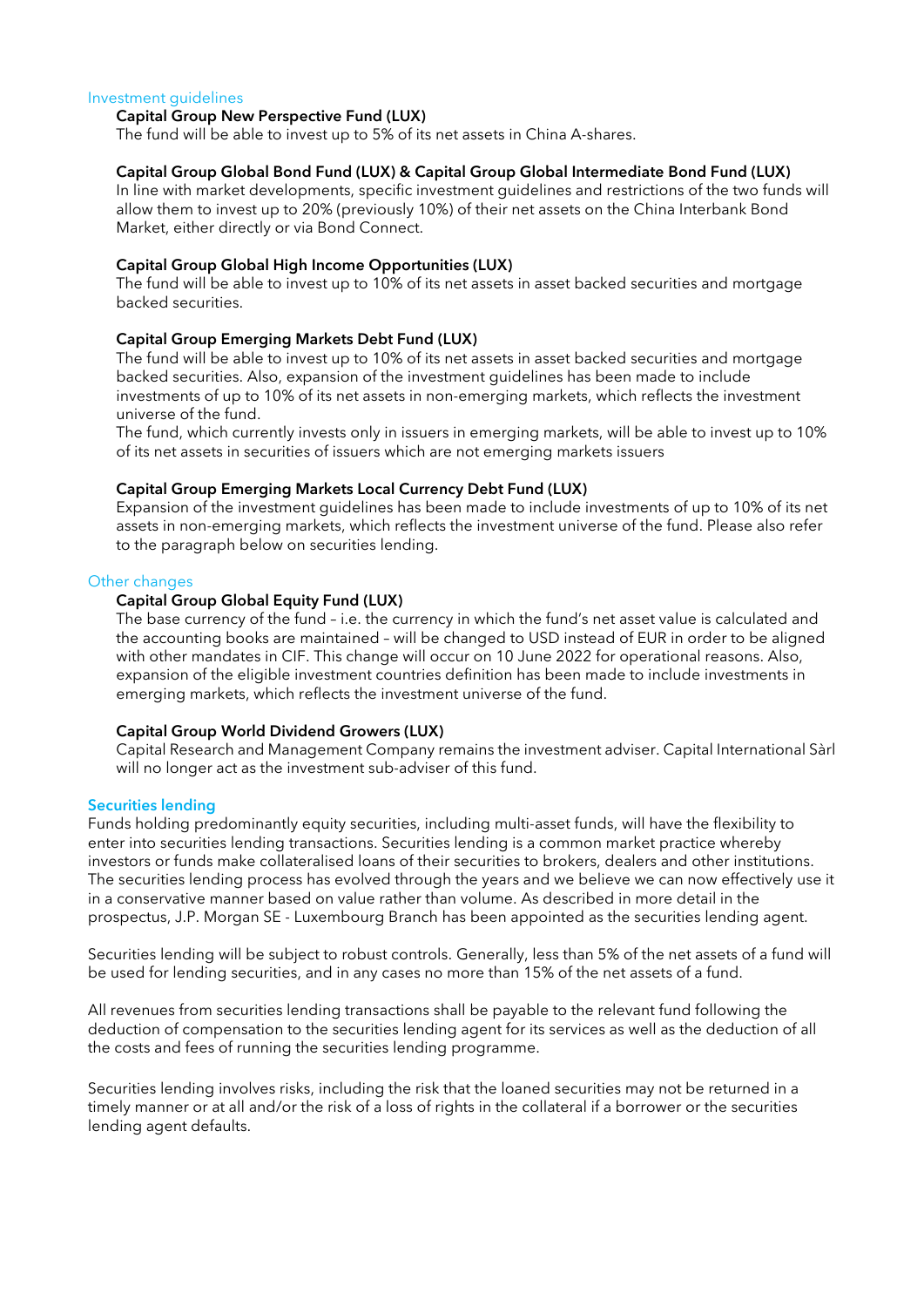As mentioned in the relevant fund information sheets (Annex 2) in the prospectus, the following funds may enter into securities lending transactions:

- Capital Group New Perspective Fund (LUX)
- Capital Group Global Equity Fund (LUX)
- Capital Group World Growth and Income (LUX)
- Capital Group World Dividend Growers (LUX)
- Capital Group New Economy Fund (LUX)
- Capital Group New World Fund (LUX)
- Capital Group Emerging Markets Growth Fund (LUX)
- Capital Group Asian Horizon Fund (LUX)
- Capital Group Japan Equity Fund (LUX)
- Capital Group European Opportunities (LUX)
- Capital Group European Growth and Income Fund (LUX)
- Capital Group AMCAP Fund (LUX)
- Capital Group Investment Company of America (LUX)
- Capital Group Capital Income Builder (LUX)
- Capital Group Global Allocation Fund (LUX)
- Capital Group American Balanced Fund (LUX)
- Capital Group Emerging Markets Total Opportunities (LUX)

### Loans

Following a regulatory update, loans do not constitute eligible investments for UCITS incorporated in Luxembourg anymore. Therefore, the loans permission is being removed from the prospectus and no such positions will be held in any funds.

# Changes to the description of the swing pricing adjustment

The section on swing pricing has been amended in order to provide additional clarity on the use of the swing pricing mechanism, and to reflect a change in the maximum price adjustment limit from 2% to 3%. The section now also provides additional examples of exceptional circumstances under which CIF could go beyond this limit. Pricing adjustments can be found on our website.

# Changes to the section on taxation

The section has been updated to capture the implementation of Automatic Exchange of Information in the field of taxation in relation to reportable cross-border arrangements ("DAC6") in Luxembourg as of 1 July 2020.

# Changes to management fee

Following a revision of the fee schedule based on the yield profile of the fund, the management fees of the following share classes of Capital Group Global Total Return Bond Fund (LUX) have been increased:

| <b>Class and Equivalent</b> | Increase of the Management Fee |  |
|-----------------------------|--------------------------------|--|
| A4                          | from 0.31% to 0.36%            |  |
| A7                          | from 0.28% to 0.31%            |  |
| Α9                          | from 0.24 $\%$ to 0.28%        |  |
| ∆ 1 1                       | from 0.21% to 0.24%            |  |

We are pleased to inform you that the management fee of share class A15 of Capital Group Emerging Markets Debt Fund (LUX) has decreased from 0.275% to 0.25%.

Prior to the effective date of all the above listed changes, you may redeem your shares in CIF as usual, without redemption charges. No action is required on your part if you agree with the changes listed above.

If you have any questions about this letter or your investment with Capital Group, please contact us using the details provided below. For more information, or if you would prefer to read this letter in French, Italian or Spanish, please visit our website capitalgroup.com/international.